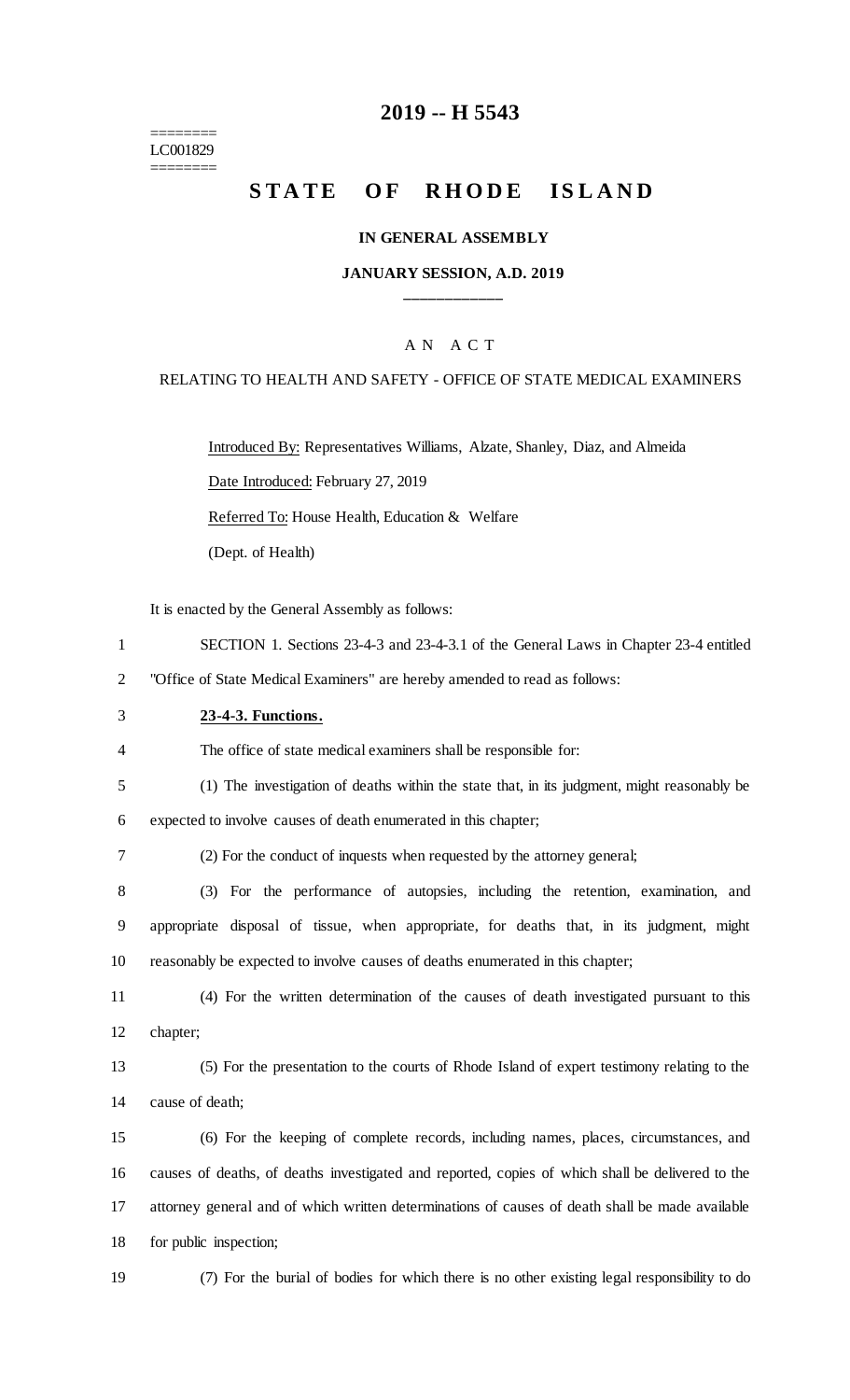so;

 (8) For the development and enforcement of procedures for the pronouncement of death and for the transplantation of organs from bodies of persons who have died within the state;

 (9)(i) For a multi-disciplinary team review of child fatalities with the goal to decrease the prevalence of preventable child deaths and report recommendations for community- and systems- intervention strategies. A child death-review team shall include, but is not limited to, representation from state agencies, health care, child welfare, and law enforcement; and

 (ii) The work product of the child death review team shall be confidential and protected under all applicable laws, including the federal Health Insurance Portability and Accountability Act of 1996 and the Rhode Island confidentiality of health care information act (chapter 37.3 of title 5) and shall be exempt from the provisions of chapter 2 of title 38, not subject to subpoena, discovery, or introduction into evidence in any civil or criminal proceeding, and not subject to disclosure beyond such team members (except to authorized employees of the department of health as necessary to perform its official duties.

 (10) The department of health shall work with the department of children, youth and families and the office of the child advocate to develop a process to ensure the timely availability of autopsy reports on child deaths; and

 (11)(i) For a multi-disciplinary team review of drug-related overdose deaths with the goal of reducing the prevalence of these deaths by examining emerging trends in overdose, identifying potential demographic, geographic, and structural points for prevention and other factors. The multi-disciplinary team for review of drug-related overdose deaths may include, as determined by 22 the director of the department of health, representatives from the department of health; the department of the attorney general; the Rhode Island state police; the department of corrections; the department of behavioral healthcare, developmental disabilities and hospitals; the Rhode Island Police Chiefs Association; the Hospital Association of Rhode Island; an emergency department physician; a primary care physician; an addiction medicine/treatment provider; a mental health clinician; a toxicologist; a recovery coach or other representative of the recovery 28 community; and others as may be determined by the director of the department of health; and

 (ii) The work product of the multi-disciplinary team for review of drug-related overdose deaths shall be confidential and protected under all applicable laws, including the federal Health Insurance Portability and Accountability Act of 1996 and the Rhode Island confidentiality of health care information act (chapter 37.3 of title 5), and shall be exempt from the provisions of chapter 2 of title 38, not subject to subpoena, discovery, or introduction into evidence in any civil or criminal proceeding, and not subject to disclosure beyond the team members (except to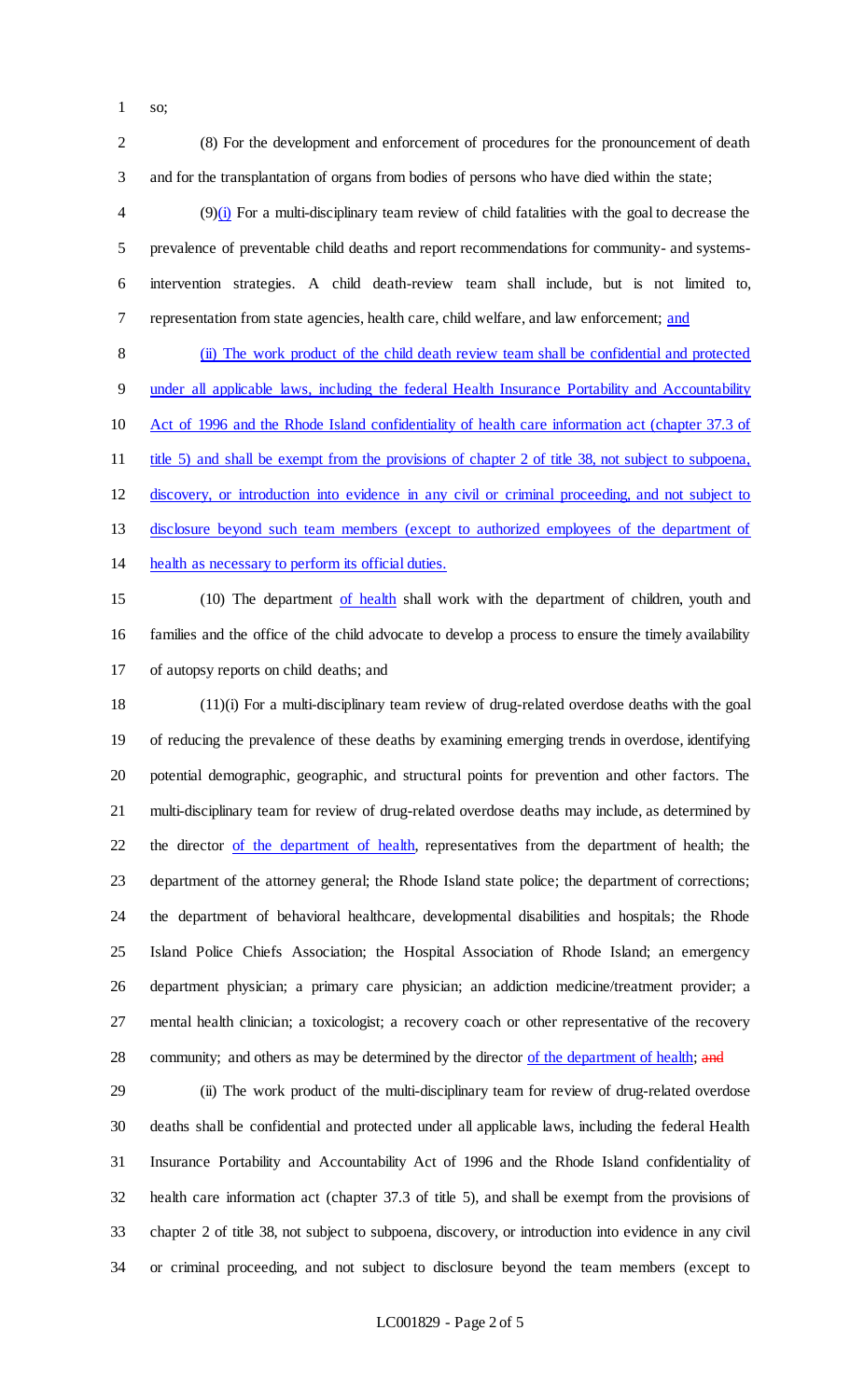1 authorized employees of the department of health as necessary to perform its official duties of the 2 department pursuant to this subsection  $(11)$ .;

 (iii) The multidisciplinary team shall report on or before December 1 of each year to the governor, the speaker of the house, and president of the senate, which report shall summarize the activities of the team, as well as the team's findings, progress towards reaching its goals, and 6 recommendations for any needed changes in legislation or otherwise $\pm$ ; and

7 (iv) The provisions of subsection  $(11)(i)$  shall sunset and be repealed effective December

31, 2020.

 (12)(i) For a multi-disciplinary maternal mortality review committee for review of maternal deaths of women that occur during pregnancy, delivery, or within one year of the end of pregnancy with the goal of reducing the prevalence of such deaths by examining emerging trends in such deaths, identifying potential demographic, geographic, and structural points for prevention and other factors. This committee has the authority to request and receive data from vital records, health care providers, health care facilities, pharmacy records, and any other agencies or officials having information that is necessary for the committee to carry out its duties under this section. The multi-disciplinary maternal mortality review committee may include, but not be limited to, as determined by the director of the department of health, representation from state agencies, health care, and maternal and child health specialists. This committee shall 19 develop recommendations for the prevention of maternal deaths and disseminate findings and recommendations to policy makers, health care providers, health care facilities, and the general 21 public. (ii) The work product of the maternal mortality review committee shall be confidential and protected under all applicable laws, including the federal Health Insurance Portability and

24 Accountability Act of 1996 and the Rhode Island confidentiality of health care information act

(chapter 37.3 of title 5) and shall be exempt from the provisions of chapter 2 of title 38, not

26 subject to subpoena, discovery, or introduction into evidence in any civil or criminal proceeding,

27 and not subject to disclosure beyond such team members (except to authorized employees of the

- department of health as necessary to perform its official duties).
- **23-4-3.1. Immunity.**

30 No member of the multi-disciplinary teams team for review of drug-related overdose 31 deaths shall be subject to arrest, prosecution, or penalty in any manner, or denied any right or privilege, including, but not limited to, civil penalty or disciplinary action by a business, occupational, or professional licensing board or entity (and, for members who are state employees, termination, loss of employee or pension benefits), for acting in accordance with §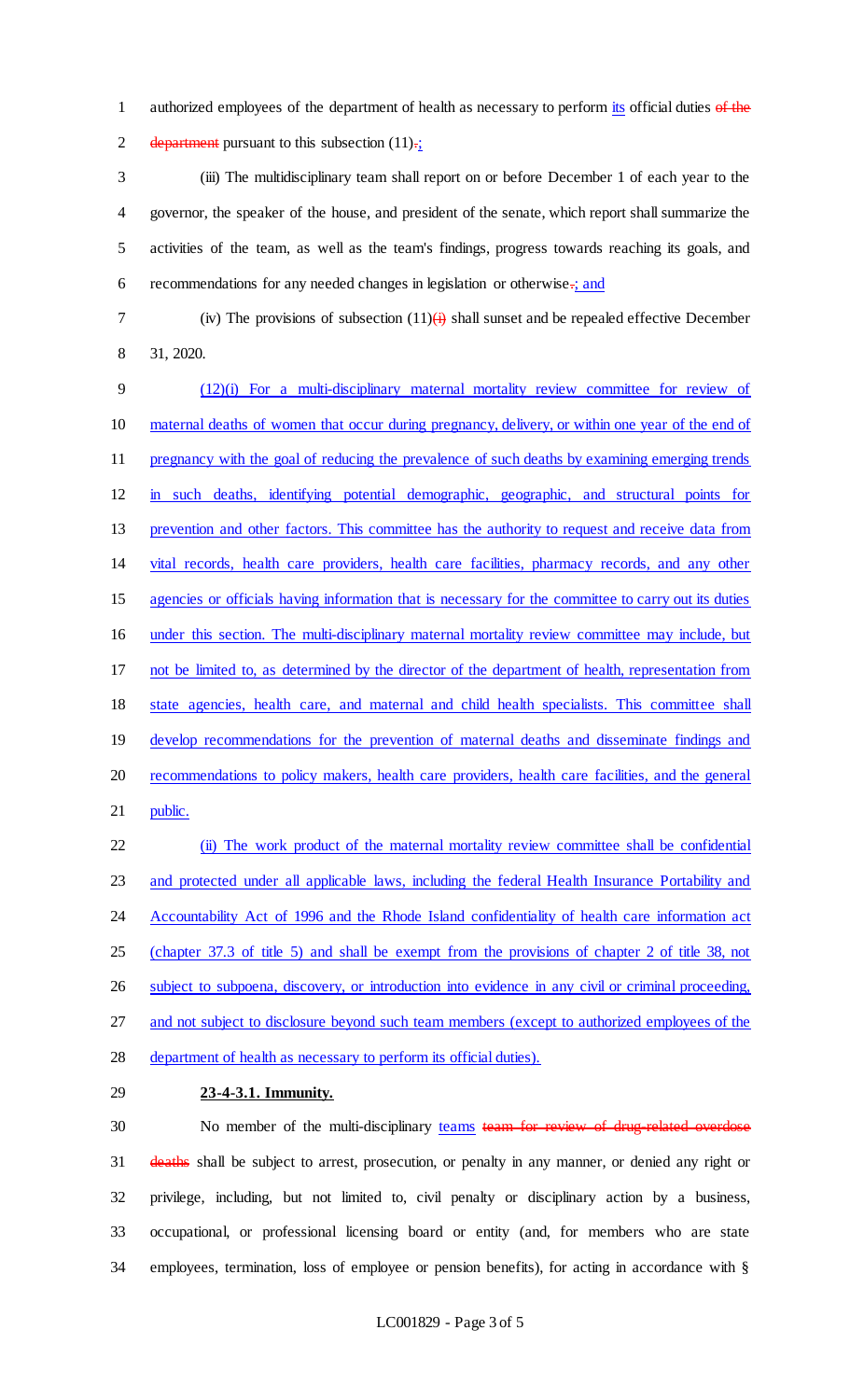# 1 23-4-3.

2 SECTION 2. This act shall take effect upon passage.

======== LC001829  $=$